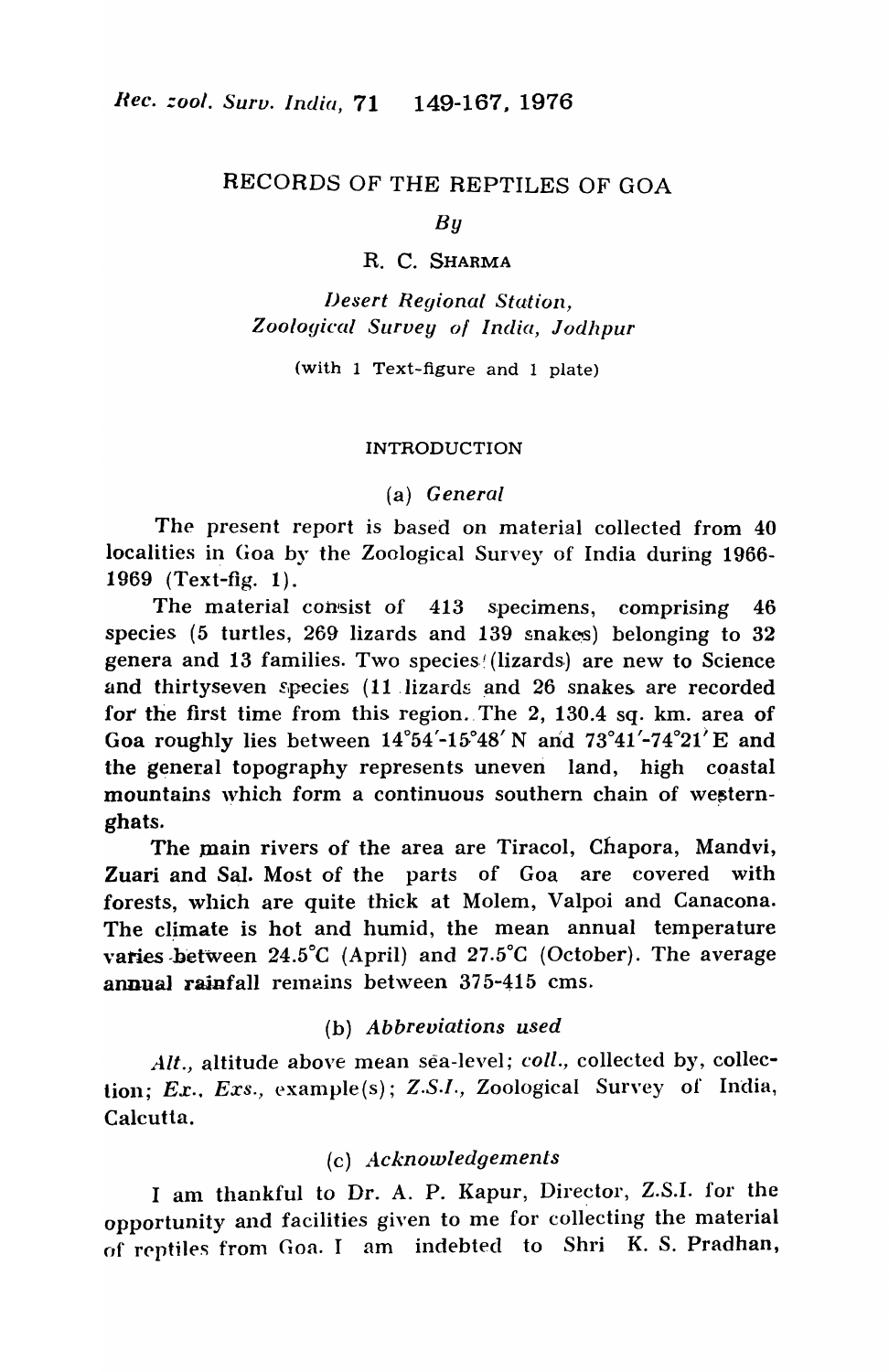Superintending Zoologist, Z.S.I. and Mr. S. C. Verma, Research Scholar (CSIR), Z.S.I. Jodhpur for useful suggestions and for going through the manuscript. Thanks are due to Mr. Mavin Kurve, Conservator of Forests, Goa for providing necessary help in exploration of dense forests of Goa.



Text-fig. 1.-Map of Goa showing 40 localities of collection of reptiles.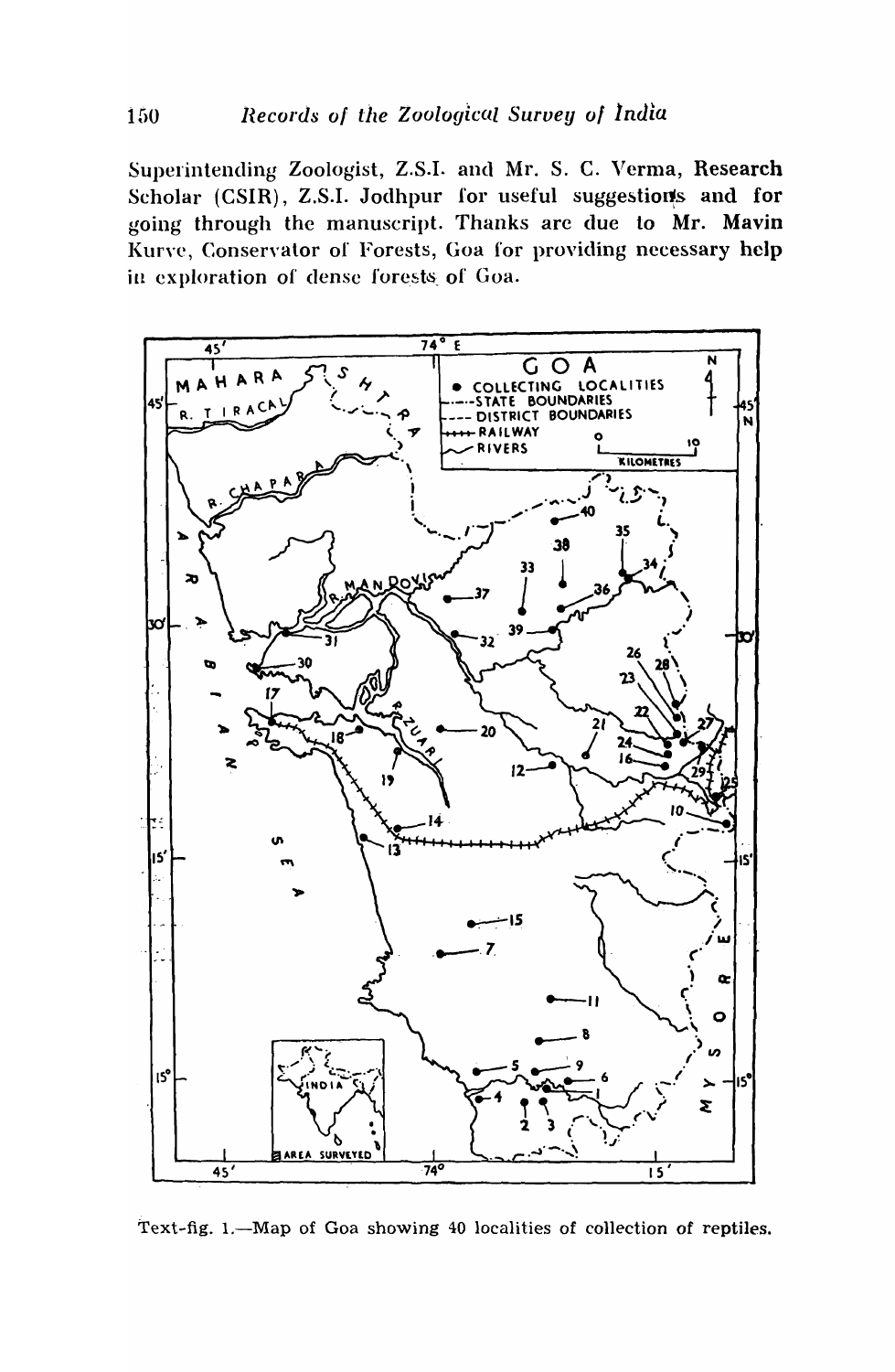#### SYSTEMATIC ACCOUNT

(a) *General,* 

The following is the brief systematic account of the reptiles collected from Goa. For each species, details of material collected, some important measurements and geographical distribution are given. Under measurements, the 'Standard length' means the length from snout to vent and 'tail length' indicates the length from vent to tip of tail; in both cases while taking measurements the freshly killed specimen was kept flat and the straight line measurements (not along curvatures) was noted. Where necessary, taxonomic and ecological notes are given under each species.

> (b) *Account of species* Order I. TESTUDINES Family 1. EMYDIDAE

# 1. Geoemyda trijuga (Schweigger)

The Terrapin

*Material.*-4 exs., *R. C. Sharma Coll.*, Goa: Nagae River, 21.ix.1969; Dhawan village, 22.ix.1969; Chaudi village, 24.ix.1969. *Measurements.-Length* of shell 58-210 mm., length of plastron 53-205 mm., Depth of body 23-96 mm. *Distribution.-Goa:* As above.

Family 2. TRIONYCHIDAE

# 2. Lissemys punctata granosa (Schoepff)

Abhua

*Material.*-1 ex. (juvenile), *R. C. Sharma Coll.*, Goa: Canaeona-Ponda road, 10.x.1969.

*Measurements.*--Length of shell (dorsal disc) 76 mm., length of plastron 75 mm., depth 34 mm.

*Distribution.-Goa:* As above (first record from Goa).

Order II. SQUAMATA Suborder (i) *SAURIA*  Family 1. GEKKONIDAE

# 3. Gymnodactylus albofasciatus Boulenger

*Material.*---1 ex., R. C. Sharma coll., Goa: Molem, 9.ix.1969.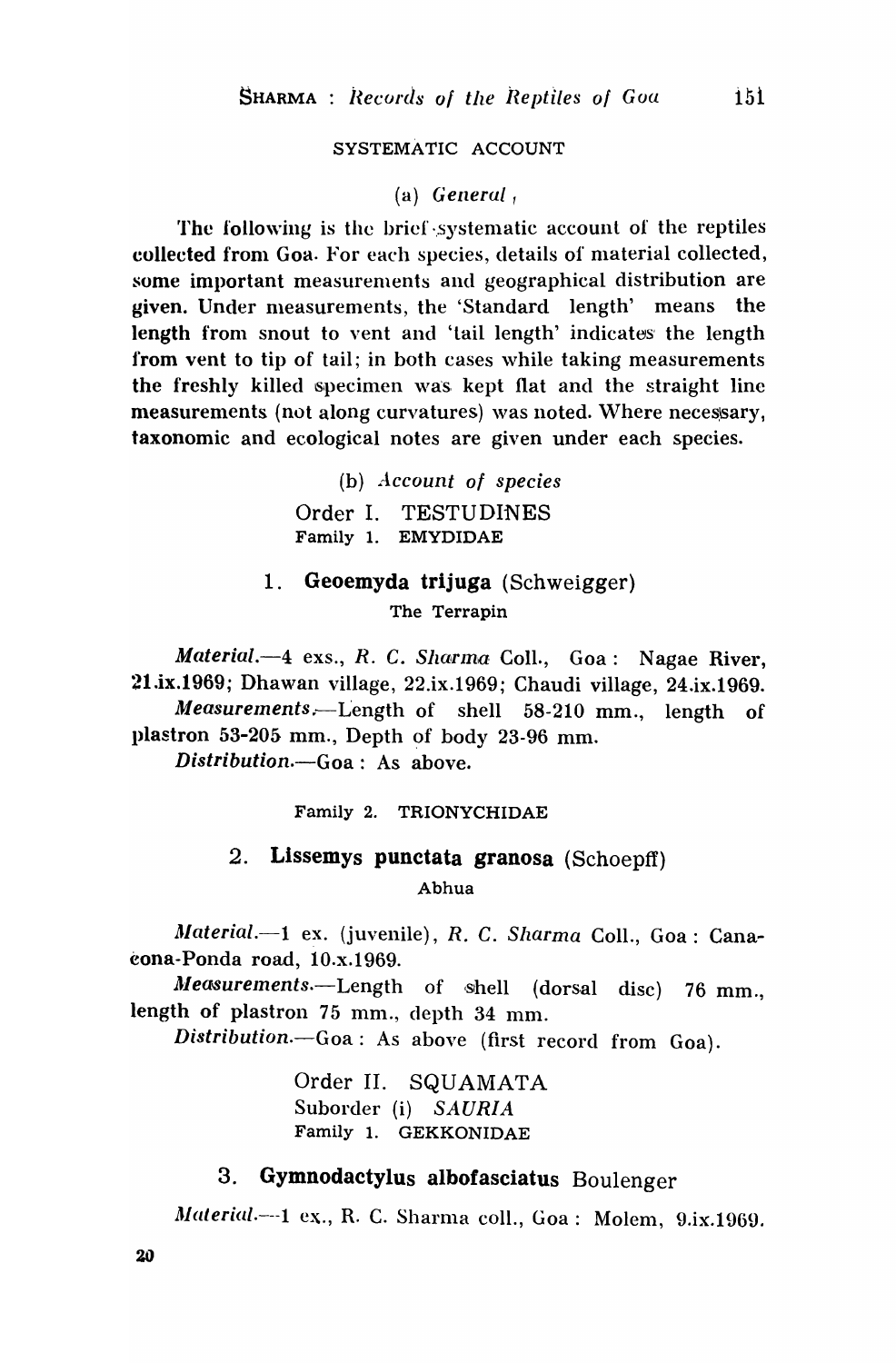Measurements.-Standard length 63 mm., tail length 57 mm. *Distribution.*-Goa: As above (first record from Goa).

*Remarks.*-This lizard was beautifully coloured with black and deep yellow cross-bars in life. It was hiding beneath a black stone in dense forest. When caught it made a loud crocking sound, made an desparate attempt to escape and bite.

# 4. Cnemaspis goaensis n. sp. (Plate IIA)

*Material.*—6 exs., *R. C. Sharma coll.*, Goa: (i) 1 ex., <sup>2</sup>, ca. 23 km. from Canacona (on Canacona-Ponda Road), 3.x.1969. (ii) 5 exs.,  $4 \xi$ ,  $1^2$ ,  $ca$ , 3 km. S. of Forest Rest House, Canacona (Poinguinim), ? .x.1969.

*Description.*--Colour: Dorsum brown, with W-shaped dark brown marks on the back  $(2 \text{ on neck}, 6 \text{ on the space between})$ the forelimbs and hindlimbs); tail with light and dark, narrow annuli above; head, limbs and flanks veriegated with lighter and darker markings, ventral side of head and throat densely spotted with black colour; degits with conspicuous dark bars; few dark lines emerging from eyes and extending on the cheeks, whitish below, speckeled with black.

Snout obtuse, much longer than the distance between the eye and the ear openings; seven upper and six or seven lower labials; mental large, broader than the rostral, subtriangular, truncate posteriorly; three pairs of postmentals, the first pair separated from, one another by a median scale. Head covered above with small, granular keeled scales, intermixed with a few larger rounded tubercles, flanks with much separated spine shaped tubercles. Ventral scales imbricate, smooth, few on sides, under the neck feebly keeled, those on belly smooth. Digits elongate, the plates beneath the basal phalanges well developed, 2 to 5 in number; the hind limb reaches to the axilla. Tail cylindrical, covered above with small keeled scales and a series of six large pointed white tubercles; below with large, imbricate, feebly keeled scales, the median series of scales being bigger than others. Males with 2 or 3 pre-anal and, on each side, 2 to 4 femoral pores.

*Measurements.*-(Holotype) Total length (Snout to tip of tail) 71 mm., standard length (snout to vent) 30 mm., tail length 41 mm., inter-orbital length 4 mm. and girth of body 13 mm.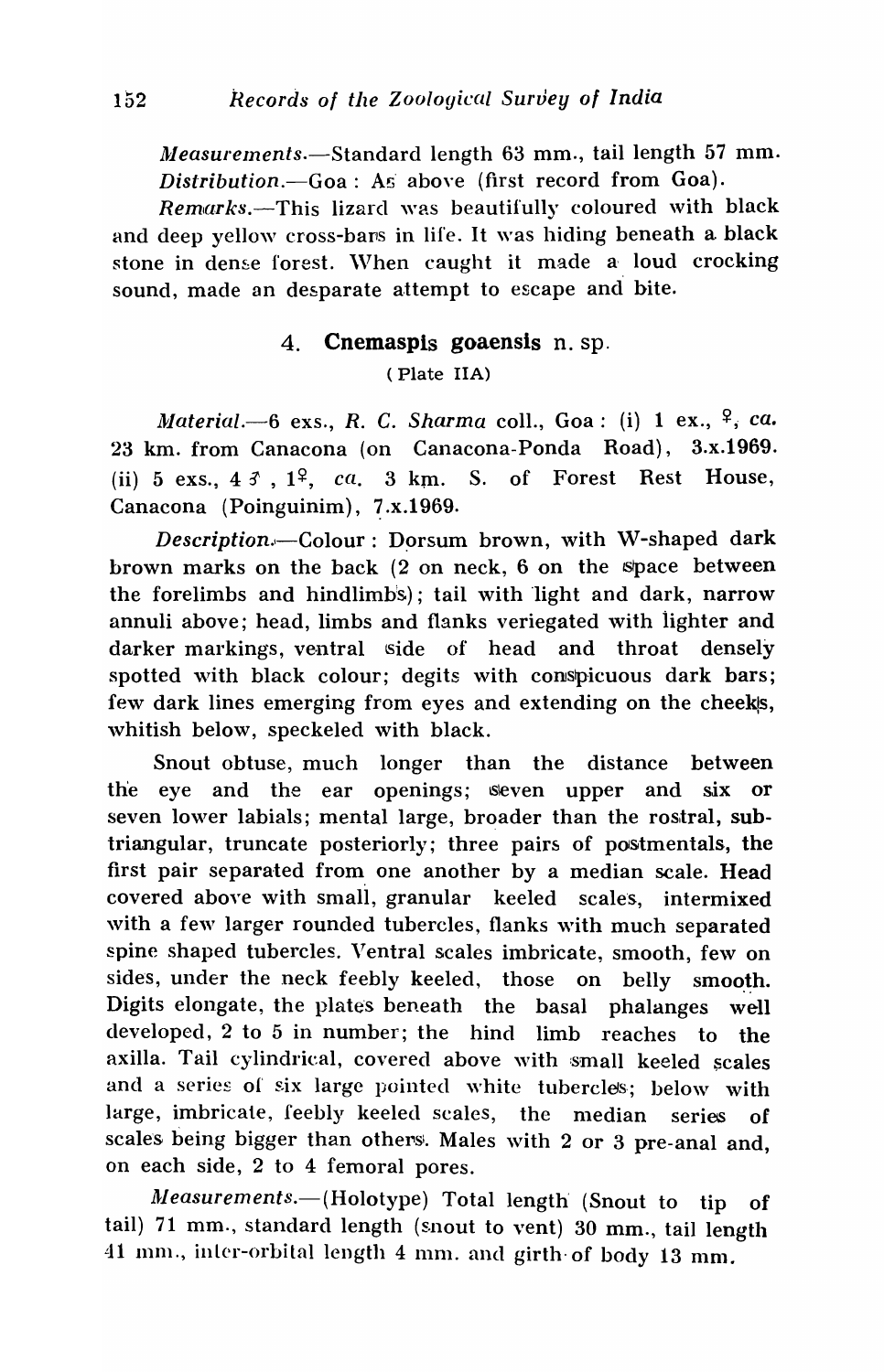*Type-specimens : Holotype; 1 ex., male, Z.S.I. Reg. No. 22110, ca.* 3 km. S. of Forest Rest House, Canacona (Poinguinim), Goa. *Paratypes*; 4 exs., (3 males and 1 female) from the same lot as holotype, Z.S.I. Reg. Nos. 22213 to 22216 (Reg. No. 22216 a female example).

*Type locality and distribution. Type locality:* INDIA: Goa: ca. 3 kms. S. of Forest Rest House, Canacona (Poinguinim), *Distribution* : Y'icinity of Canacona, Goa.

*Comparison*.—*Cnemaspis goaensis* n.sp. closely resembles *Cnemaspis mysoriensis* (Jerdon) and *Cnemaspis kandiana*  $(Kelaart)$ , but is separable from those two species in scalation, preanal pores, snout length, snout-vent length, tail length and ('oloration.

#### 5. Hemidactylus brooki Gray

The House lizard

Material. -63 exs., V C. Agrawal and R. C. *Sharma* coll., Goa: Margaon (Paddy field), 18.xii.1968: Valpoi, 9.i.1969, 16, 22.ix.1969; Molem, 8-11.ix.1969; Nayavada village (near Molem). 12.ix.1969; Durgini Hill (near Sukhtala village), 13.ix.1969; Asavana village, 18.ix.1969; Nanus village, 19.ix.1969; Kandal rubber plantation, 20.jx.1969; Dhavan village, 21.jx.1969; Chaudi village~ 24.ix.1969: Panjim, 26.ix.1969; Ponda, 28.ix.1969; Canacona, 7-9.x.1969.

*1Jleasurements.-Standard* length 29-60 mm., tail length 31-72 mm.

*Distribution.-Goa:* As above (first record from Goa).

*Remarks.*—In Goa this lizard generally prefers to live under the stones or beneath the dry bark of the wooden logs, in or around human habitations. The specimens were also collected from the rocky areas in dense forests, away from human dwellings.

The specimens from Nayavada village, Goa also vary as follows: Upper labials 12 or 11  $(v_8, 8\n-10)$ ; post-mentals 3 pairs.  $(vs. 2 pairs); 6 or 7 femoral pores on each side  $(vs. 7-12(16))$$ preanofemoral pores on each side).

### 6. Hemldactylus prashadi Smith

*Material.*-7 exs., *V C. Agrawal and R. C. Sharma coll.*, Goa: Canacona, 29.xii.1968; Nayavada village, 12.ix.1969;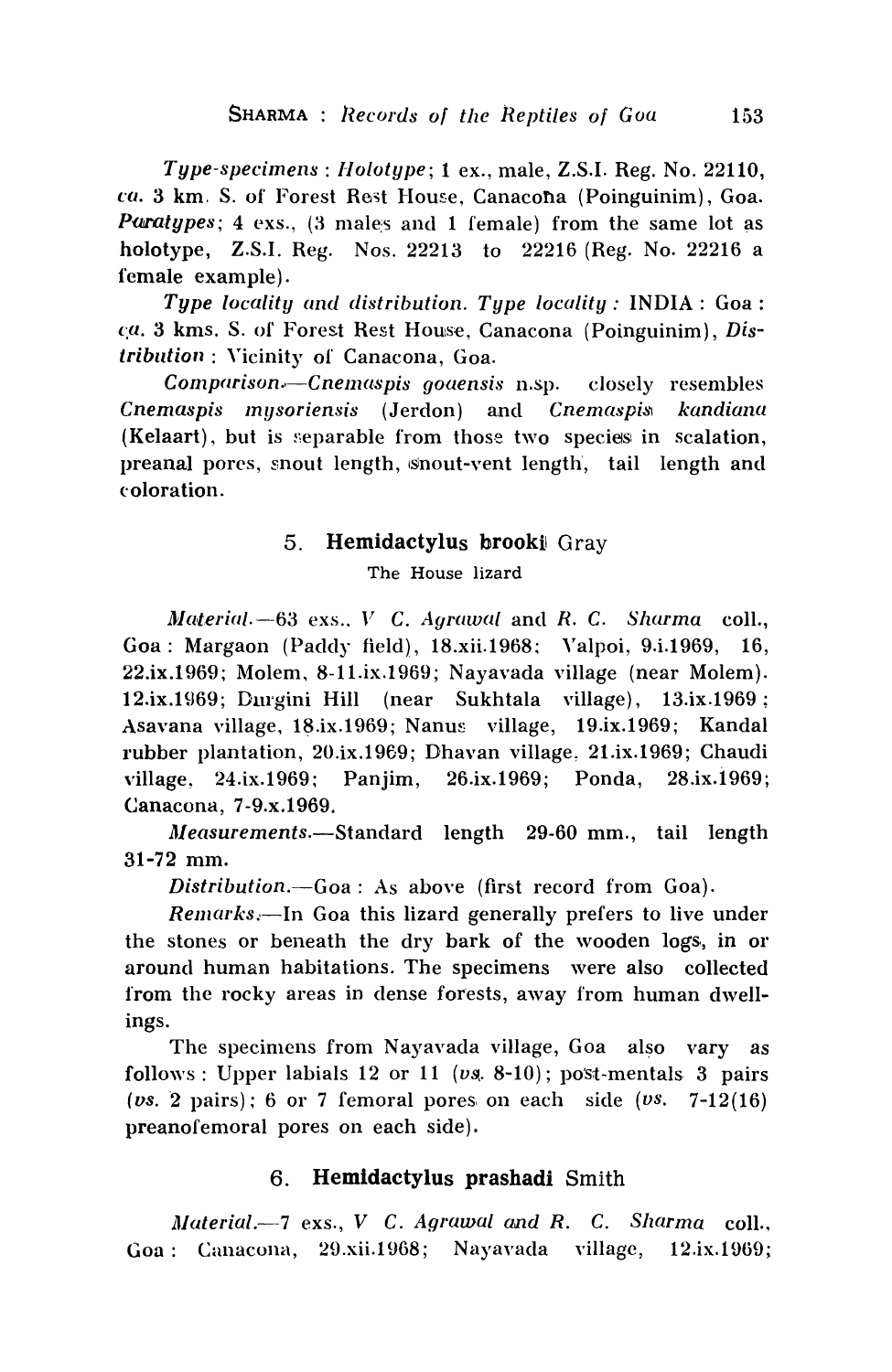Kandal rubber plantation, 20.ix.1969; Rubber plantation, Canacona, 10.x.1969.

*Measurements.*—Standard length 51-95 mm., tail length 71-123 mm.

*Distribution.*-Goa: As above (first record from Goa).

*Remarks.*-The specimens from Goa, were collected from old deserted buildings. At Nayavada village (near Molem, Goa) it was observed that the crevices in the walls used as abodes by these lizards ,vere also shared by the snakes *Lycodon aulicus*  and *Trimeresurus gramineus.* 

### 7 Hemidactylus frenatus Schlegel

*Material*  $-6$  exs. *V C. Agrawal and R. C. Sharma coll.*, Goa: Canacona, 26.xii.1968; Valpoi, 1.i.1969; Dhavan village, 26.ix.1969.

*Arleasurements.-Standard* length 40-56 mm., tail length 39-56 mm.

*Distribution.-Goa:* As above (first record from Goa).

*Remarks.-The* specimens from ·Goa were collected from tree trunks and from deserted houses.

Family 2. AGAMIDAE

#### 8. Draco dussumieri Dumeril & Bibron

Flying lizard or Flying dragon, In Goa (Kokani language) "Seddha"

*illaterial.-o* exs., *R.* C. *Sharma* colI., Goa: Nayavada village (near Molem), 12.ix.1969; Ponda, 1.x.1969.

*jJ;leasurements., -Standard* length 74-93 mm., tail length -112-127 mm.

*Distribution.-Goa* : As above.

*Remarks.*--All the specimens were collected from the trunk of teak trees. Colour of the specimens dark gray with bluish tinge above and a series of longitudinally oval or rhomboidal dark spots with orange margins on the back. The upper surface of the wing membrane black, with subcircular, oval or irregular deep orange spots; upper surface of tail having alternate bands of light gray and black. Upper surface of head and limbs with black spots:. Dirty gray below, with a series of black marginal spots (confined only to the outer half of the ventral surface).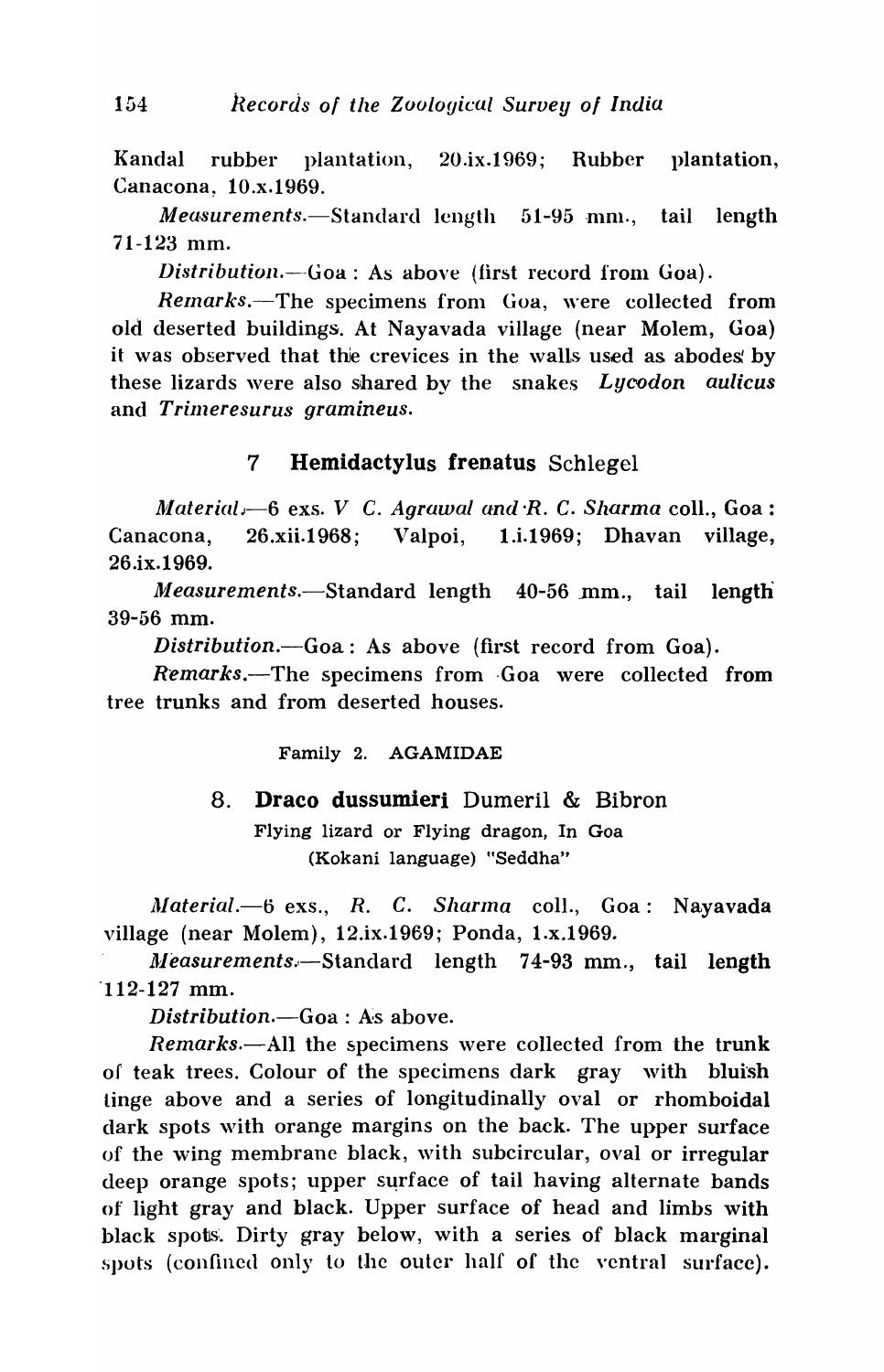Throat bluish with black spots. Gular appendage yellow with an orange tinge. Gular appendage of males much longer than the head.

# 9. Calotes versicolor (Daudin) The Blood Sucker

Material.—86 exs., K. S. Pradhan, V C. Agrawal & R. C. Sharma colI., Goa: Fatorpa, 11.ix.1968; Near Dudhsagar water falls, 19.ix.1966; Cortalim, i5.xi.1967; Cabo-da-Rama (up hill on way to Cabo-da-Rama Fort), 17.xi.1967; Margaon, 16, 18.xii.1968; Molem, 31.xii.1968 and 6-11.ix.1969; Nayavada village, 12.ix.1969; Durgini Hills (Sukhtala village), 13.ix.1969; Valpoi, 15, 17, 22.ix.1969; Asavana village, 18.ix.1969; Kandal rubber plantation, 20.ix.1969; Dhavan village, 21.ix.1969; Chaudi village, 24.ix.1969; Panaji, 26-27.ix.1969; Ponda, 1.x.1969; Rubber plantation, Canacona, 4-5.x.1969.

 $Measurements. -Standard length 26-117 mm$ , tail length 49-294 mm.

*Distribution.* $-Goa: As above.$ 

Remarks.—The specimens from Goa vary from other Indian examples in having  $35-52$  scales round the middle of body  $(\nu s)$ . recorded by Smith, 1935 as, Ceylon and S. India, 35-45; North India, 42-52; Pakistan" 36-43; Afganistan, 42-48; Himalaya, 42-48; Indo-China. 40-52; Hainan and S. China 40-52).

# 10. **Calotes rouxi** Dumeril & Bibron

*Material.*-21 exs., R. C. Sharma coll., Goa: Molem, 7, 9 & 10.ix.1969; Near Valus River, Valpoi, 17.ix.1969; Dhavan village, 21.ix.1969; \7alpoi, 22.ix.1969; Ponda, 10.x.1969; *ca.* 23 kms. Canacona Ponda Road, 3.x.1969; Rubber plantation, Canacona, 5.x.1969; Canacona, 9.x.1969.

*Measurements.-Standard* length 29-71 mm., tail length 49-161 mm.

*Distribution.-Goa* : As aboye (first record from Goa). *Remarks.,-Collected* from bushes.

Family 3. SCINCIDAE

# 11. Mabuya macularia (Blyth)

*lJlateria[.-l* ex., *R.* C. *Sharmo* colI., Goa: Ponda, 28.ix.1969.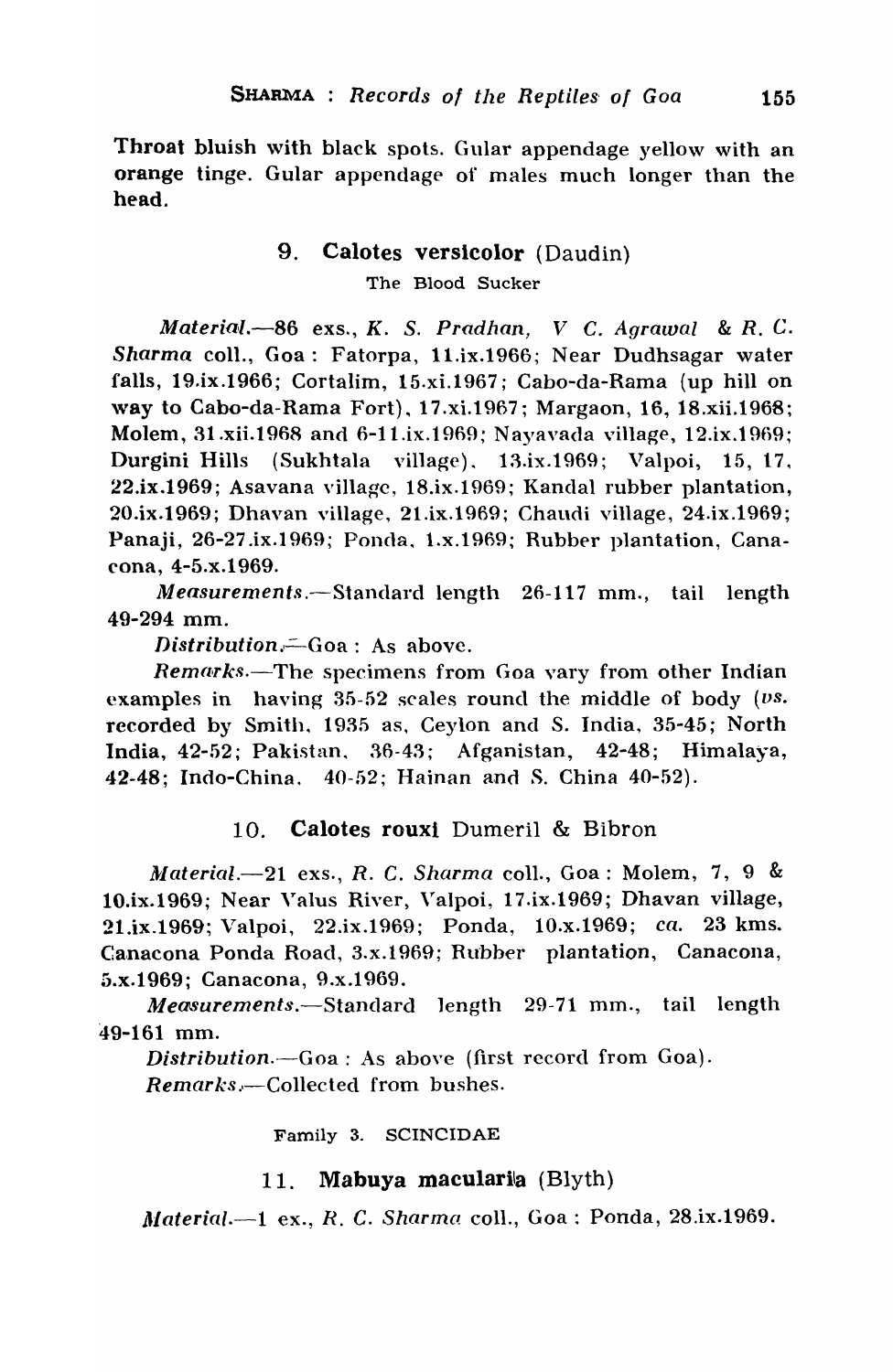*Measurements.*—Standard length 52 mm., tail length 43 mm. (broken) .

*Distribution.*-Goa: As above (first record from Goa).

### 12. Mabuya allapallensis Schmidt

1926. Mabuya allapallensis Schmidt, Pub. Field Mus. nat. Hist. (Zool.), Chicago, 12, 170. 1 ex. (juvenile  $9$ ). Type locality: INDIA: Allapalli Forest near Chanda Maharashtra.

*Material.*-21 exs., *V C. Agrawal & R. C. Sharma* coll., Goa: Canacona, 23.xii.1968; Molem, 7, 8 & 10.ix.1969; Asavana village (Near Valpoi),  $18.1x.1969$ ; Kandal rubber plantation,  $20.1x.1969$ ; Valpoi, 22.ix.1969; Ponda, 28.ix.1969; Canacona, 9.x.1969.

Smith (1935) synonymised this with *Mabuya macularia* (Blyth 1853), and regarded the united frontoparietals of *111. allapallensis* as an abnormality.

An examination of this considerable material from Goa has shown that *Mabuya allapallensis* is distinct. At Ponda, the two. species were found to live side by side.

*Brief Diagnosis*—This species resembles *Mabuya macularia* (Blyth) but is separable as follows (i) Prefrontal scales clearly separated *(vs. narrowly separated). (ii)* A pair of nuchals always present (vs. present or absent). (iii) Fronto-parietals united to form a single large shield (vs. not united). (iv) Temporal scales smooth (vs. strongly keeled). (v) Scales round middle of body 26-30 *(vs.* 28-34).

*lUeasurements.-Standard* length 24-50 mm., tail length 33-64 mm., interorbital length 3.5-6 mm., girth at the middle of body 16-34 mm.

*Distribution.*-Goa: As above (first record from Goa).

# 13. Mabuya carinata (Schneider) Brahmini lizard

*Material.*-44 exs., *V C. Agrawal & R. C. Sharma coll.*, Goa: Margaon, 17.xii.1968; Molem, 6:i.1969; Molem, lO-11.ix.1969; Nayavada village, 12.ix.1969; Valpoi, 16 & 22.ix.1968; near valus River, Valpoi, 17.ix.1969; Asavana village (near Valpoi), 18.ix.1969; Nanus village (near Valpoi), 19.ix.1969; Kandal rubber plantation, 20.ix.1969; Dhavan village, 21.ix.1969; Panaji, 26-27 .ix.1969; Ponda, 28.ix.1969; Rubber plantation, Canacona,  $4,9.x.1969.$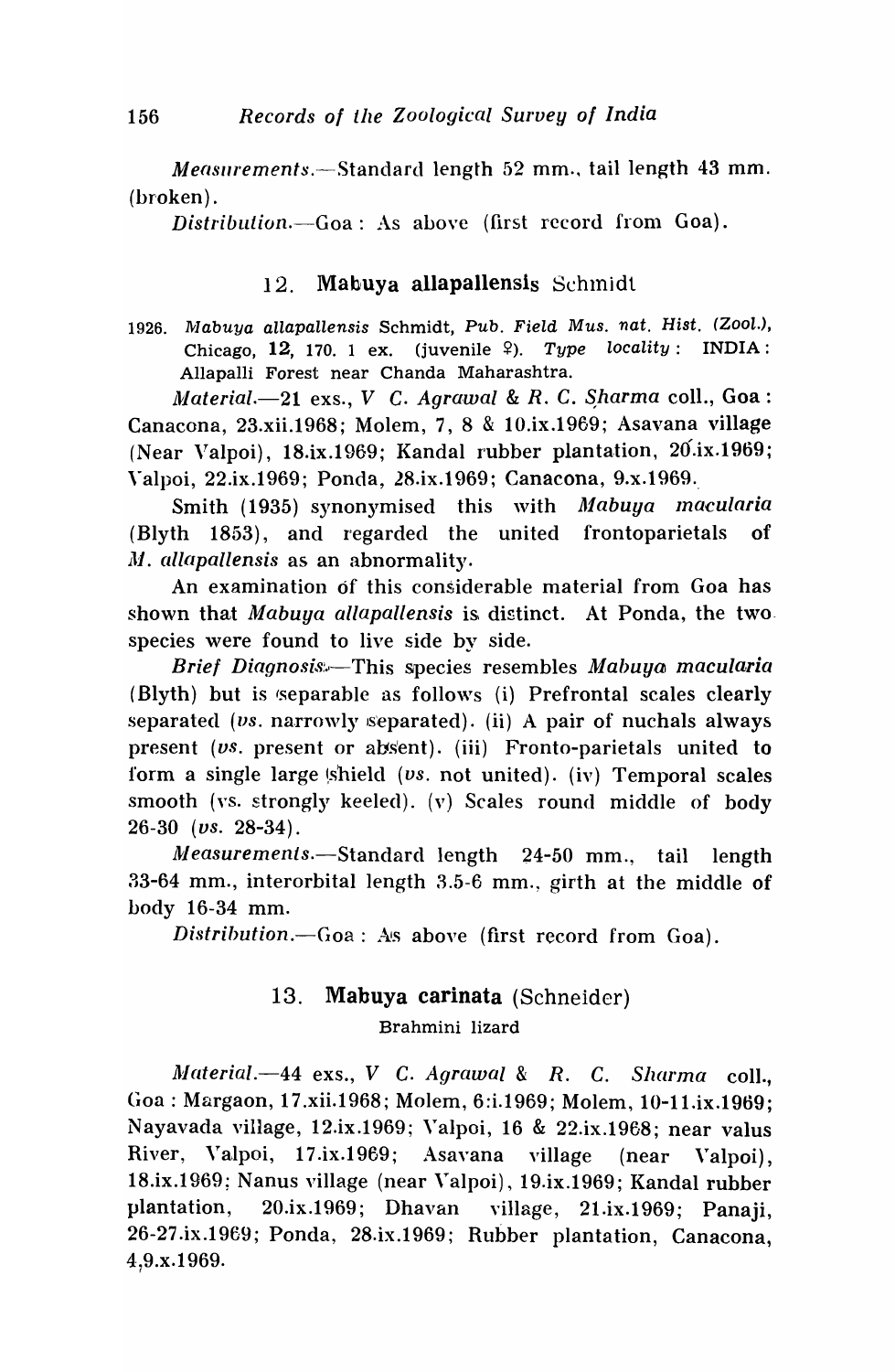*Measurements.-Standard* length 30-160 mm., tail length 01-176 mm.

*Distribution.-Goa:* As above; Mormugoa and Nova Goa.

*Remarks.-The* specimen from Goa represent the biggest size recorded so far from India. One specimen from Valpoi, Goa varies in having two pairs of nuchals.

# 14. Rlopa punctata (Gmelin)

Material.-1 ex., R. C. Sharma coll., Goa: *ca.* 23 kms. from Canacona (on Canacona-Ponda road), 3.x.1969.

*Measurements.-Standard* length 52 mm., tail length 48 mm. *Distribution.-Goa:* Ns above (first record from Goa).

# 15. Riopa guentheri (Peters)

*Material.*-1 ex., R. C. Sharma coll., Canacona, 7.x.1969. *Measurements.*—Standard length 89 mm., tail length 72 mm. *Distribution*. - Goa: As above (first record from the area).

# 16. Rilopa goaensis n. sp. (Plate IIB)

*Material.*-1 ex. <sup>2</sup>, *R. C. Sharma* coll., Goa: Molem, 9.ix.1969. *Description.* - Dorsum dark-brown to blackish; a black dorsolateral streak beginning from Canthus rostralis and reaching almost to the end of tail; lower surface light bronze; back and sides densely spotted with brown.

Head very small, snout obtuse, distance between the end of snout and the forelimb contained less than two times in the distance between the axilla and groin; lower eyelids scaly, with a large semitransparent scale in the centre, supranasals entire, in contact with one another behind the rostral; frontal larger than the fronto-parietals and interparietals together; a pair of nuchals; an enlarged temporal scale borders the outer margin of the parietal; ear opening, with two minute lobules anteriorly; 7 supralabials, the 5th below the eye, longer than the adjacent labials; body covered with smooth subequal scales, 30 round the middle of body; 64 scales down the middle of back; marginal preanals moderately enlarged. Digits long, fourth toe longer than the third; 13 lamellae under fourth toe. Tail thick at the base, smaller than the head and body.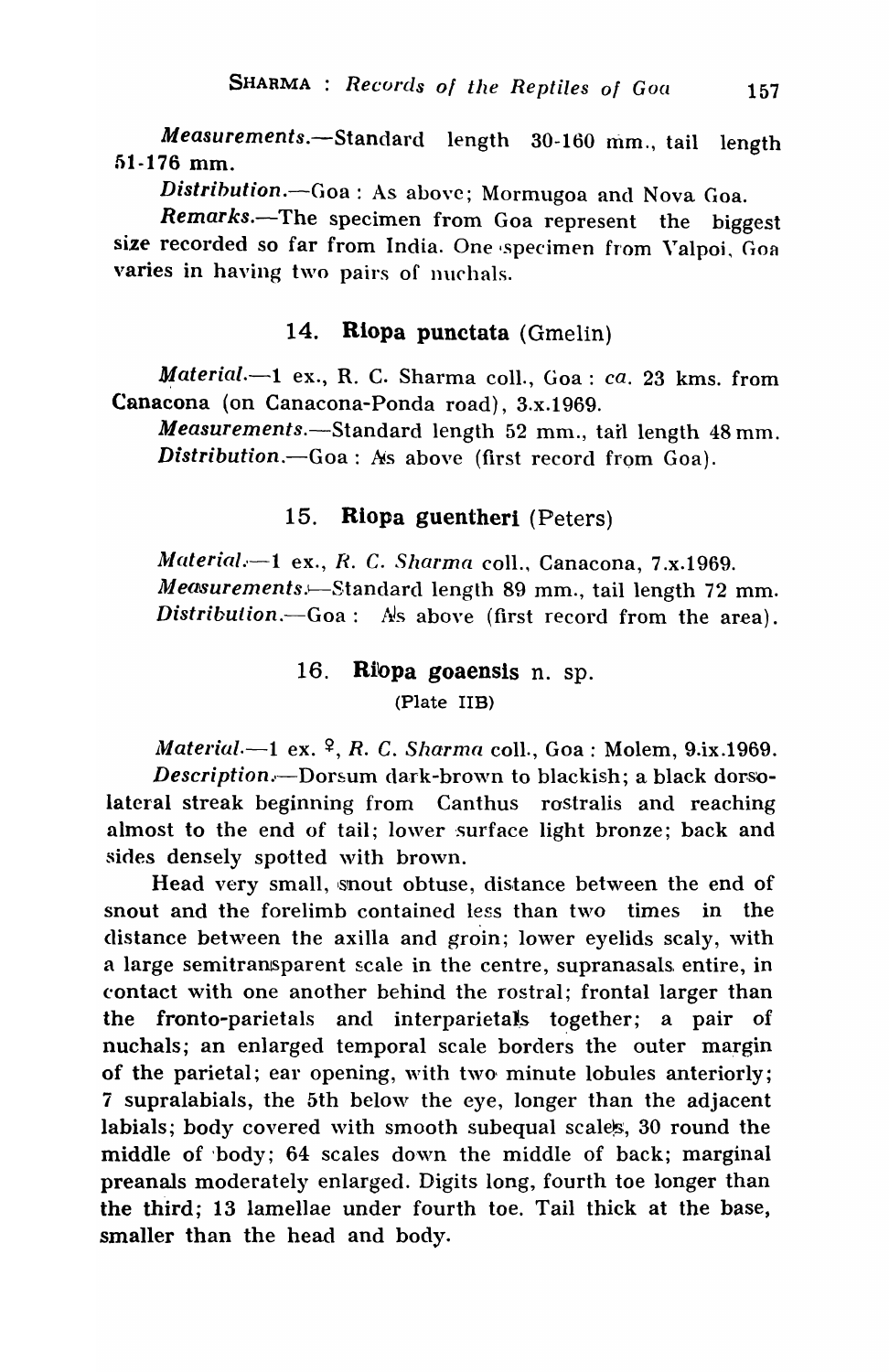*Measurements.*—Standard length 53 mm., tail length 49 mm., interorbital length  $5$  mm., maximum girth of body  $20$  mm.

*Type specimen.—Holotype:* 1 ex.,  $\frac{9}{7}$ , Z.S.I. Reg. No. 22032, Goa: *ca.* 5 km. N.E. of Foret Rest House, Molem.

Type-locality.—INDIA: Goa: ca. 5 km. N.E. of Forest Rest House, Molem.

*Distribution.*-Known only from type-locality.

*Comparison.*-Riopa goaensis n. sp. closely resembles Riopa *ulbopunctata* Gray, 1846, but is separable as follows: (i) The distance between the end of snout and the fore limb contained less than two times in the distance between the axilla and groin (*vs.* this distance contained 2 to  $2<sub>s</sub>$  times). (ii) Frontal much longer than the frontoparietals and interparietal together (vs. as long as or a little longer than the frontoparietals and interparietal together) (iii) 5th supralabial longest (twice longer than the adjacent labials) (*us.* scarcely longer than the other labials). (iv) 30 rows of scales round the middle of body (vs. 26 to 28 scales round the middle of body). (v) Tail  $\phi$  shorter than body *(vs.* longer).

### Family 4. LACERTIDAE

# 17 Ophisops beddomei (Jerdon)

*Material.*-1 ex., *R. C. Sharma coll.*, Goa: Molem, 11.ix.1969.

Measurements.—Standard length 29 mm., tail length 35 mm.

*Distribution.-Goa:* As above (first record from Goa).

*Remarks.*-The lizard collected from a grassy patch on a plateau at an altitude of 550 metres.

Family 5. VARANIDAE

### 18. Varanus bengalensis (Daudin)

Monitor lizard, Go-Samp or Pata-Go in Hindi

*Material.*-3 exs., R. C. *Sharma* coll., Goa: Dhavan village, 23.ix.1969; Valpoi, 23.ix.1969; Rubber plantation, Canacona, lO.x.1969.

*Measurements.*-Standard length 148-232 mm., tail length 237-465 mm.

*Distribution.-Goa:* As aboye.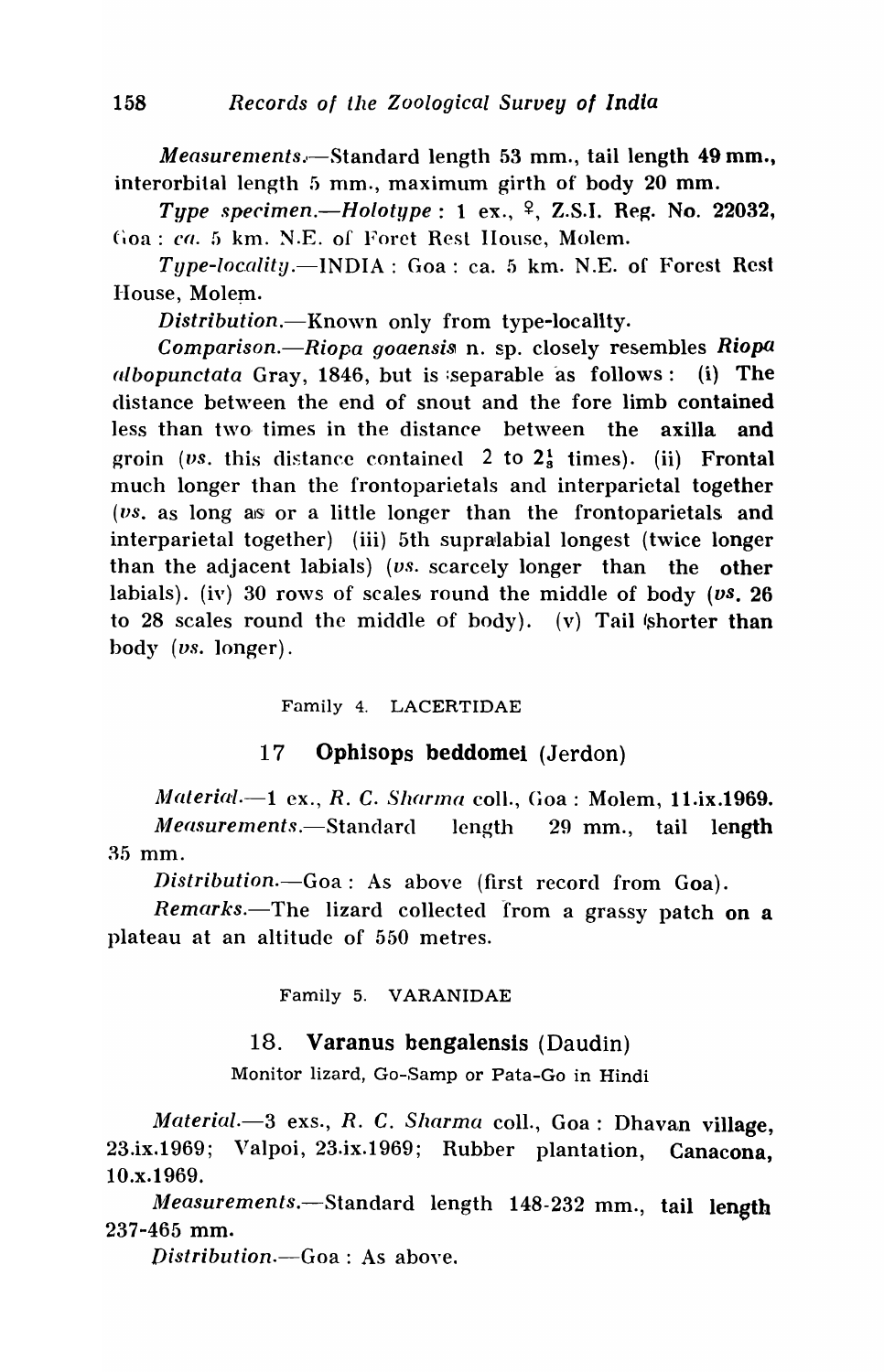*Remarks.-The* flesh of this lizard is considered as delicacy and consumed by many back-ward tribes in Goa.

> Suborder (ii) *SERPENTES*  Family 6. TYPHLOPIDAE

#### 19. Typhlops braminus (Daudin)

The common Blind Snake

*Material.*-5 exs., R. C. Sharma coll., Goa: Valpoi, 16.ix.1969; near Valus River, 17.ix.1969; Canacona, 9.x.1969.

*Measurements.,-Standard* length 73-132 mm., tail length 2-3.5 mm.

*Distribution.-Goa:* As above (first record from the Goa). *Remarks.-One* specimen from Canacona, varies from the other Indian specimens by having 361 transverse rows of scales  $(vs$  290-320 rows).

# 20. Typhlops acutus (Dumeril & Bibron) Beaked blind Snake

*Materia*<sup>l</sup> *l.-l* ex., *R.* C. *Sharma* colI., Goa: Ponda, 10.x.1969~ *Measurements.-Standard* length 399 mm., tail length 4.5 mm.

*Distribution .. -Goa:* As above (first record from Goa).

Family 7. BOIDAE

#### 21. Python molurus (Linnaeus)

Indian Python

*Material.* -3 exs., *R. C. Sharma coll.*, Goa: Ponda, 10.x.1969; Rubber plantation Canacona, lO.x.1969.

Measurements.-Standard length 1572-2890 mm., tail length 230-347 mm.

*Distribution.-Goa:* As above (first record from Goa).

22. Eryx conicus (Schneider) The Russell Sand Boa

Material. $-1$  ex., R. C. Sharma coll., Goa: Panaji, 26.ix.1969.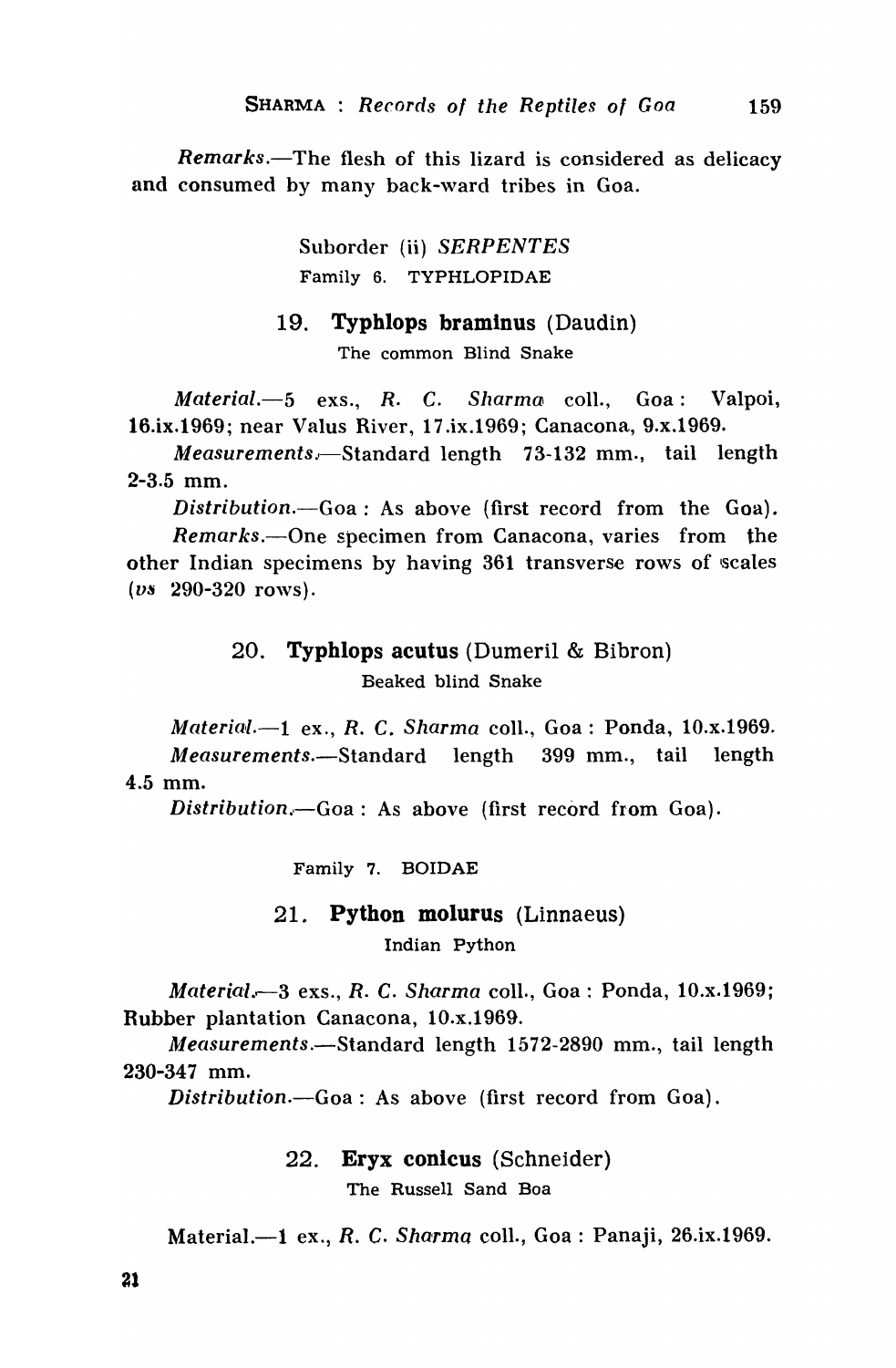*Measurements.-Standard* length 282 mm., tail length "24.5 mm.

*Distribution.-Goa:* As above, (first record from Goa).

#### Family 8. COLUBRIDAE

23. Acrochordus granulatus (Schneider)

Indian Wart Snake

*Material.-l* ex., *R.* C. *Sharma* colI., Goa: Panaji sea beach, 27.ix.1969.

*Measurements.*—Standard length 641 mm., tail length 66 mm.

*Distribution.-Goa:* As above and Vasco Bay.

#### 24. Elapbe helena (Daudin)

The Trinket Snake

*Material.*--1 ex., *R. C. Sharma coll.*, Goa: Valpoi, 22.ix.1969. *Measurements.-Standard* length 827 mm., tail length 181 mm.

*Distribution.*—Goa: As above (first record from the Goa).

#### 25. Ptyas mucosus (Linnaeus)

Dhaman, Indian rat Snake

*Material.-5* exs., *R.* C. *Sharma* coIl., Goa: Rubber plantation, Canacona, 4, 5, 8, 9 & 10.x.1969.

*Measurement:s.-Standard* length 1118-1473 mm., tail length 463-583 mm.

*Distribution.-Goa:* As above (first record from Goa).

#### 26. Oligodon taenlolatus (Jerdon)

*Material.-3* exs., *R.* C. *Sharma* coIl., Goa: Ponda, 30.ix.1969; Rubber plantation, Canacona, 4 & 10.x.1969.

Measurements.-Standard length 144-309 mm., tail length 32-39 mm.

*Distribution.-Goa:* As above (first record from Goa).

# 27 Oligodon arnensis (Shaw)

Material.--1 ex., R. C. *Sharma* coll., Goa : Ponda, 30.ix.1969.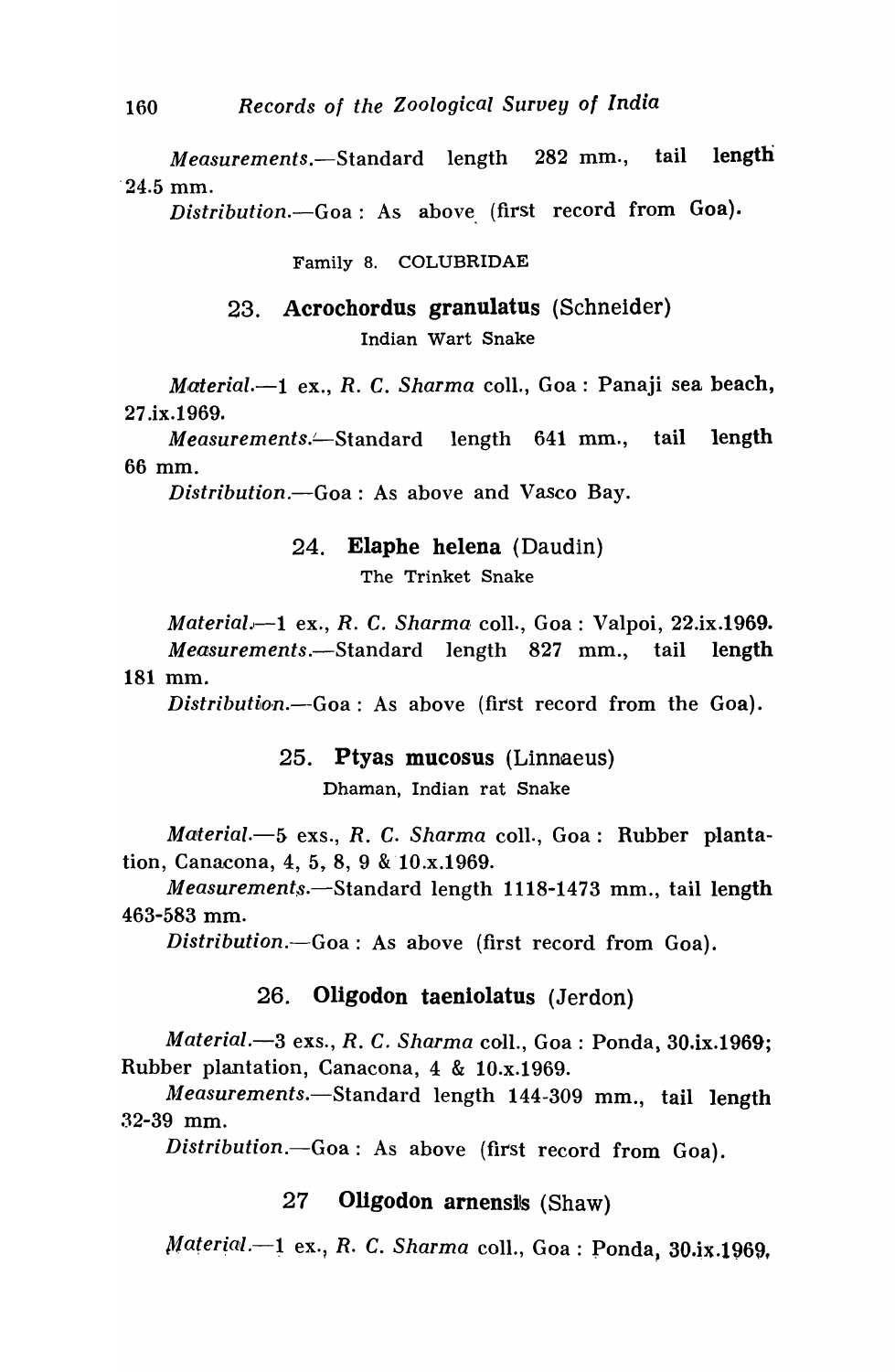*Measurements.* Standard length 436 mm., tail length 92 mm. *Distribution.*-Goa: As above and Mormugoa.

# 28. Ahaetulla ahaetulla (Linnaeus)

Painted Bronze Back

*Material.-3* exs., *R.* C. *Sharma* colI., Goa: Molem, 13.ix.1969; Canacona, 7, 8.x.1969.

*Measurements.-Standard* length 280-772 mm., tail length 112-355 mm.

*Distribution.-Goa:* As above (first record from Goa).

*Remarks.*—One specimen varies from the other Indian examples by having 10 supralabials (vs. 8 or 9). Another one varies in possessing  $17:15:11$  rows of scales ( $vs. 15:15:11$ rows).

# 29. Abaetulla grandoculis (Boulenger)

*Material.-2* exs., *R.* C. *Sharma* colI., Goa: Valpoi, 22.ix.1969; Canacona, 9.x.1969.

*Measurements.-Standard* length 245-546 mm., tail length 106-222 mm.

*Distribution.-Goa:* As above (first record from Goa).

*Remarks.*-This species is mainly restricted to the Western Ghats. The Goa material possesses the characters as follows : 9 supralabials; temporals  $2 + 2$ ; scales in  $15: 15: 11$  rows; ventrals 176 and 181 ; subcaudals 117 and 120; anals 2.

# 30. Cbrysopelea ornata (Shaw)

Golden Tree Snake

*Material.-2* exs., *R.* C. *Sharma* colI., Goa, : Valpoi, 16.ix.1969; Canacona, 7.x.1969.

*Measurements.-Standard* length 551-826 mm., tail length 266-314 mm.

*Distribution.-Goa:* As above (first record from Goa).

# 31. Lycodon auticus (Linnaeus)

Common Wolf Snake

*J/aterial.-5* exs., *V.* C. *Agrawal* & *R.* C. *Sharma* colI., Goa: Valpoi, 15.i. & 19.ix.1969; Molern, 7.ix.1969; Nayavada village. 12.ix.1969.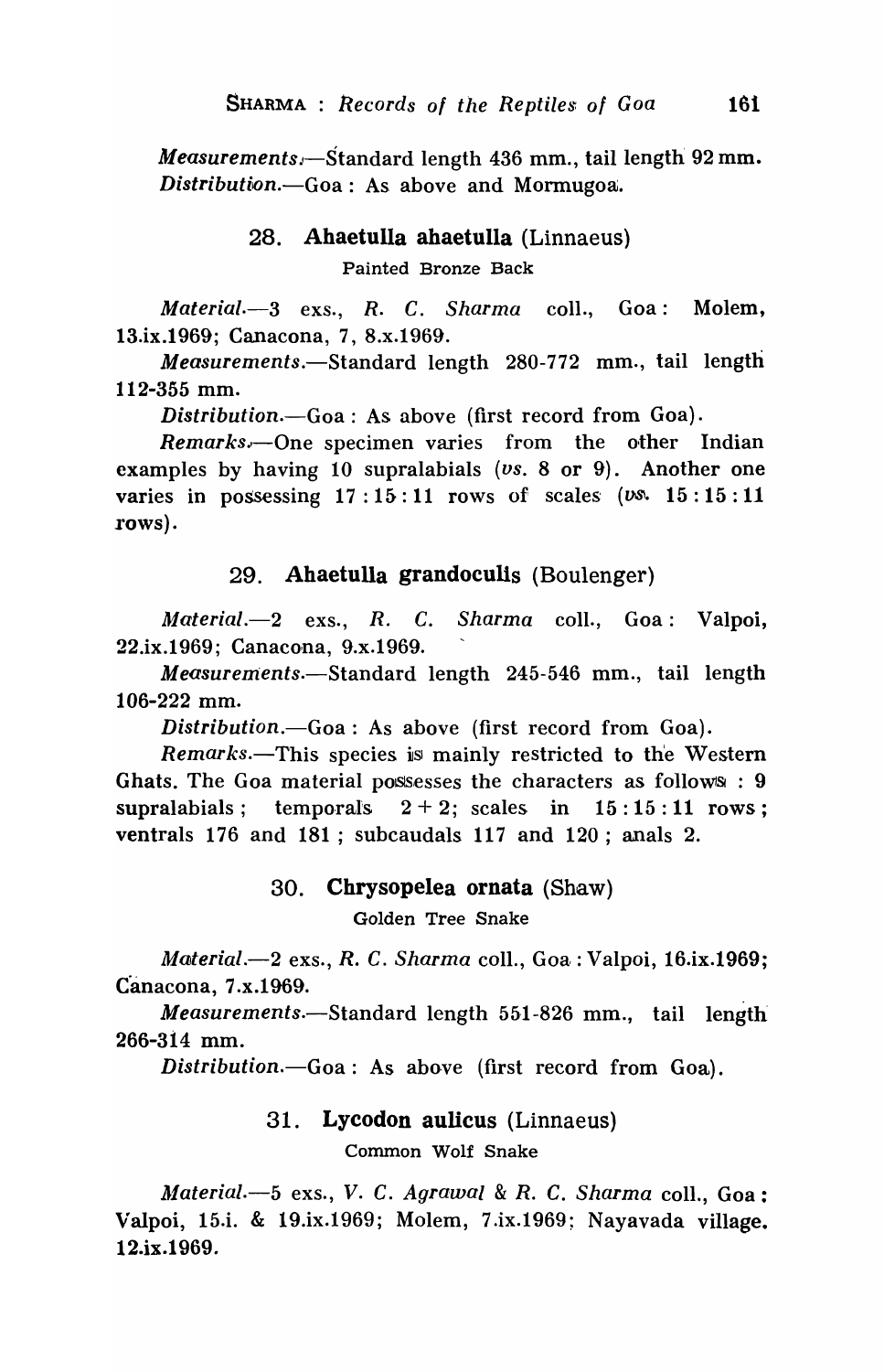Measurements.-Standard length 290-434 mm., tail length 60-89 mm.

*Distribution.-Goa:* As above (first record from Goa).

# 32. Natrix plscator (Schneider)

The Checkered Keelback

*Material.-10* exs., *R.* C. *Sharma* colI., Goa: Molem, 11.ix.1969; Durgini Hill, 13.ix.1969; Vascodegama, 25.ix.1969; Margaon, 27.ix.1969; Rubber plantation, Canacona, 4, 6, 8 and 9.x.1969.

*lUeasurements.-Standard* length 250-768 mm., tail length 98-272 mm.

*Distribution.-Goa:* As above (first record from Goa).

Remarks.--One specimen from Dhavan village differs from other Indian examples by having 10 supralabials *(vs. 9).* 

#### 33. Natrix stolata (Linnaeus)

 $\sim 10^6$ 

Striped Keel back

*Material.-3* exs., *R.* C. *Sharma* colI., Goa: Molem, 11.ix.1969'; Canacona, 8 & 9.x.1969.

*Measurements.-Standard* length 250-356 mm., tail length 98-131 mm.

*Distribution.-Goa:* As above (first record from Goa).

#### 34. Natrix beddomei (Günther)

Beddom's Keel back

*Material.*-1 ex., *R. C. Sharma* coll., Goa: Canacona, 9.x.1969

*Measurements.*—Standard length 236 mm., tail length 95 mm.

*Distribution.-Goa:* As above (first record from Goa).

### 35. Macroplsthodon plumblcolor (Cantor)

Green Keel back

*Material.-3* exs., *R.* C. *Sharma* colI., Goa: Dhavan village, 21.ix.1969.

*Measurements.-Standard* length 114-428 mm., tail length 21-78 mm.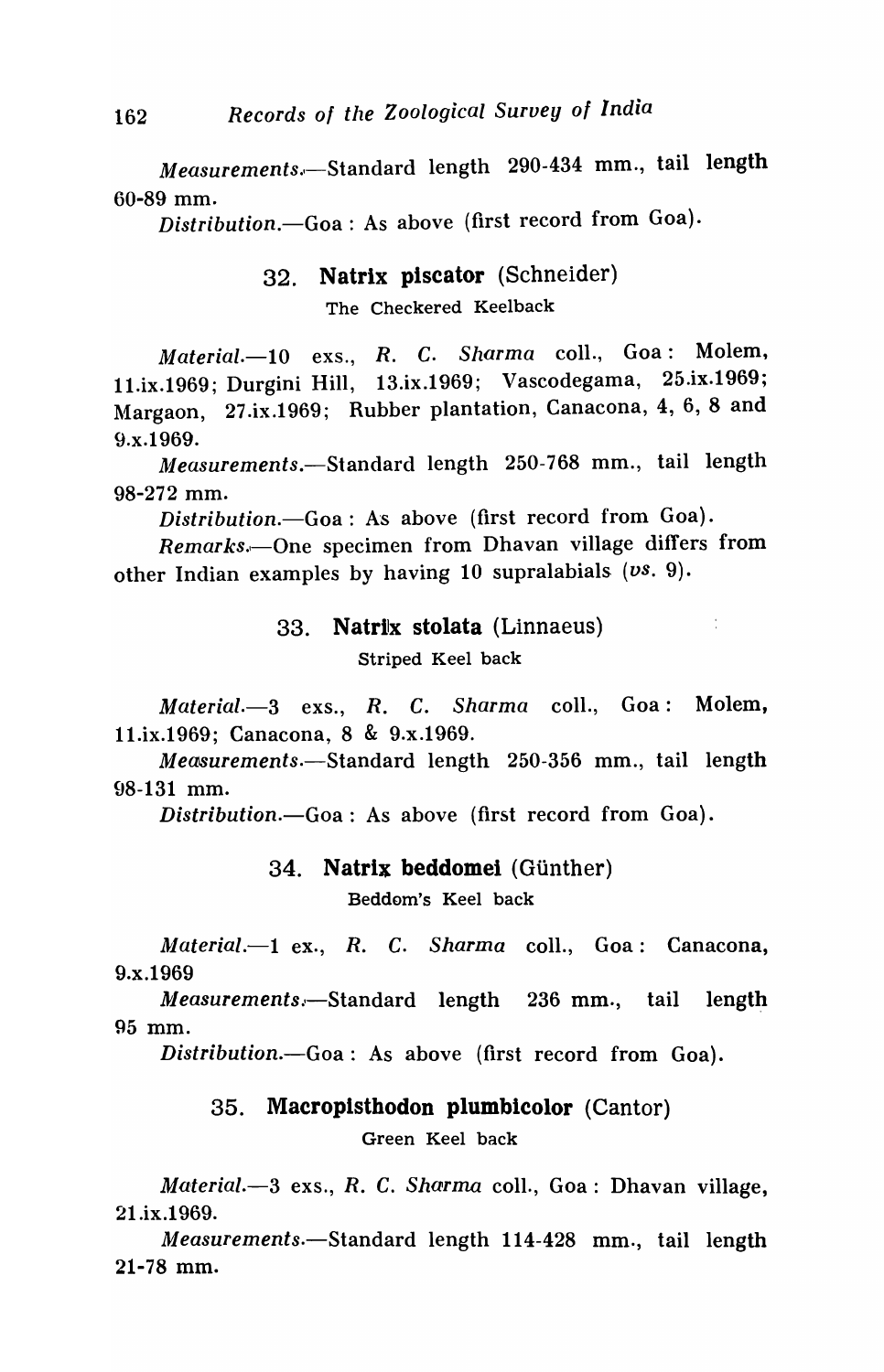*Distribution.-Goa:* As above (first record from the area)

# 36. Bolga trigonata (Schneider) Indian Gamma

*Material.*-4 exs., R. C. *Sharma* coll., Goa: Dhavan village, 22.ix.1969; Ponda, 28.ix.1969; Canacona, 9.x.1969; Rubber plantation, Canacona, 10 .x.1969.

*Measurements.-Standard* length 349-462 mm., tail length 66-122 mm.

*Distribution.-Goa:* As above (first record from Goa).

# 37 Dryophis nasutus (Lacepede) Common Green Whip Snake

*Material.*-11 exs., *R. C. Sharma* coll., Goa: Nayavada village, 12.ix.1969; Durgini Hill, 13.ix.1969; Kandal rubber plantation, 20.ix.1969; Ponda, 28.ix.1969 and 1.x.1969; Rubber plantation, Canacona, 5.x.1969; Canacona, 9.x.1969.

*Measurements.*—Standard length 517-707 mm., tail length 322-418 mm.

*Distribution.*-Goa: As above (first record from Goa).

# 38. Dryophis pulverulentus Dumeril &! Bibron

Brown Whip Snake

~Jaterial.-3 exs., *R.* C. *Sharma* colI., Goa: Dhavan village, 22.ix.1969; Rubber plantation, Canacona, 10.x.1969.

*Measurements.-Standard* length 452-763 mm., tail length 267-523 mm.

*Distribution.-Goa:* As above (first record from Goa).

Family 9. ELAPIDAE

#### 39. Bungarus caeruleus (Schneider)

Common Indian Krait

*lJtJaterial.t -2* exs., *R.* C. *Sharma* colI., Goa: Ponda, 29.ix.1969; Rubber plantation, Canacona, 10.x.1969.

*Measurements.*—Standard length 548-570 mm., tail length 76-93 mm.

*Distribution.-Goa:* As above (first record from Goa).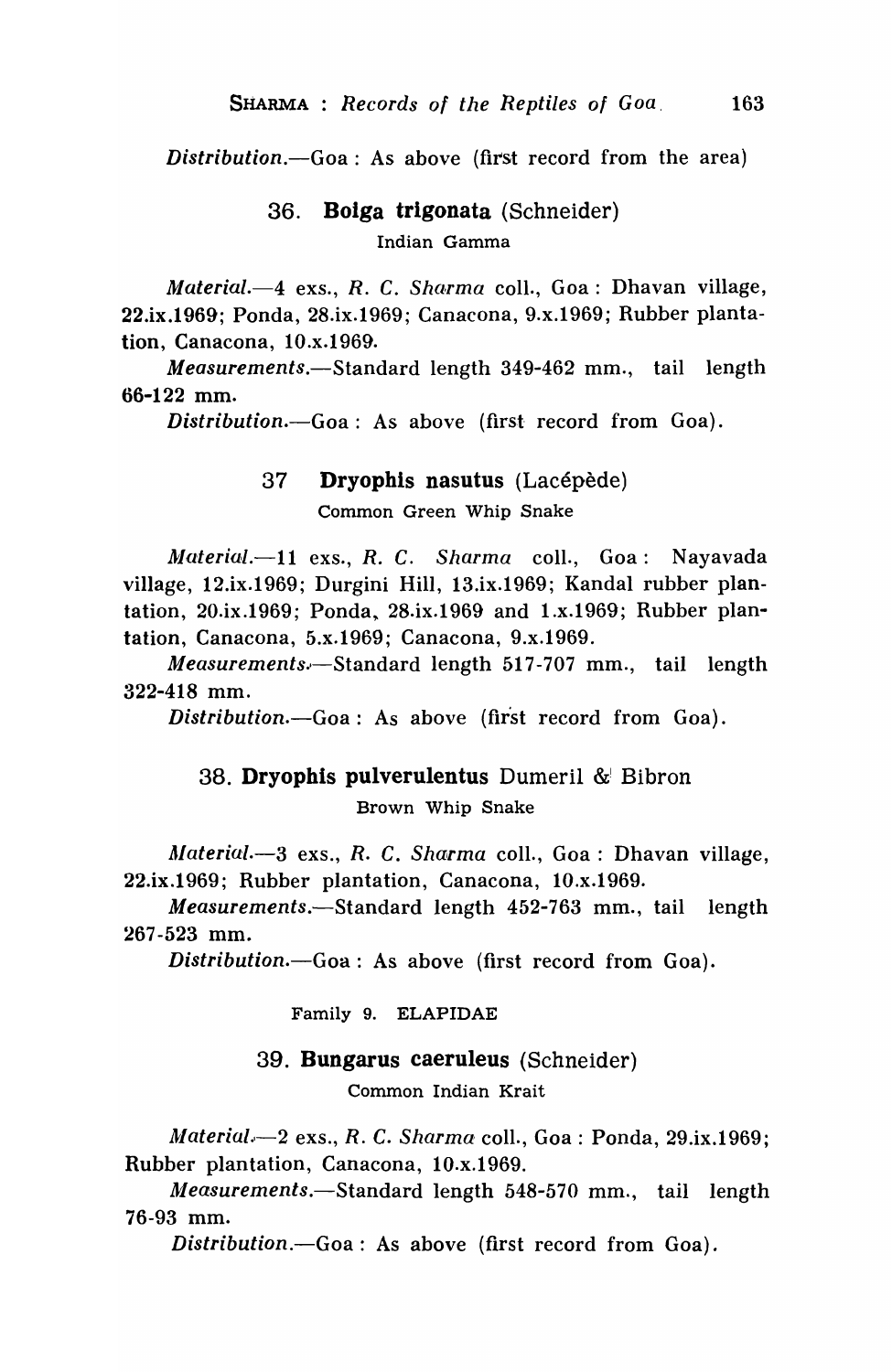# 40. Naja naJa (Linnaeus)

Indian Cobra

*Alaterial.-3* exs., *R.* C. *Sharma* coll., Goa: Durgini Hill, 13.ix.1969; Racaim village *ca.* 30 km. W. of Ponda, 25.ix.1969; Canacona, 6.x.1969.

Measurements.-Standard length 379-1011 mm., tail length 67-229 mm.

*Distribution*<sub> $1 - Goa$ </sub>: As above (first record from Goa).

Family 10. HYDROPHIIDAE

#### 41. Enhydrina schistosa (Daudin)

*Material.*-1 ex., *R. C. Sharma coll.*, Goa: Panaji sea beach, 27.ix.1969.

*Measurements.-Standard* length 484 mm., tail length 69 mm.

*Distribution.-Goa:* As above (first record from Goa).

#### 42. Hydrophls caerulescens (Shaw)

*Material .. -12* exs., *R.* C. *Sharma* colI., Goa: Panaji sea beach, 26 & 27.ix.1969.

*Measurements.*-Standard length 310-682 mm., tail length 33-70 mm.

*Distribution.-Goa:* As above (first record from Goa).

#### 43. Lepemls curtus (Shaw)

*Material.-5* exs., *V* C. *Agrawal* & *R.* C. *Sharma* colI., Goa: Colva beach (Margaon), 15.xii.1969; Canacona sea beach, lO.x.1969.

*Measurements.-Standard* length 522-706 mm., tail length 69-80 mm.

Distribution.—Goa: As above (first record from Goa).

Family 11. VIPERIDAE

44. Vipera russelll (Shaw)

Russell's Viper

*Material.-l* ex., *R.* C. *Sharma* colI., Goa: Ponda, lO.x.1969.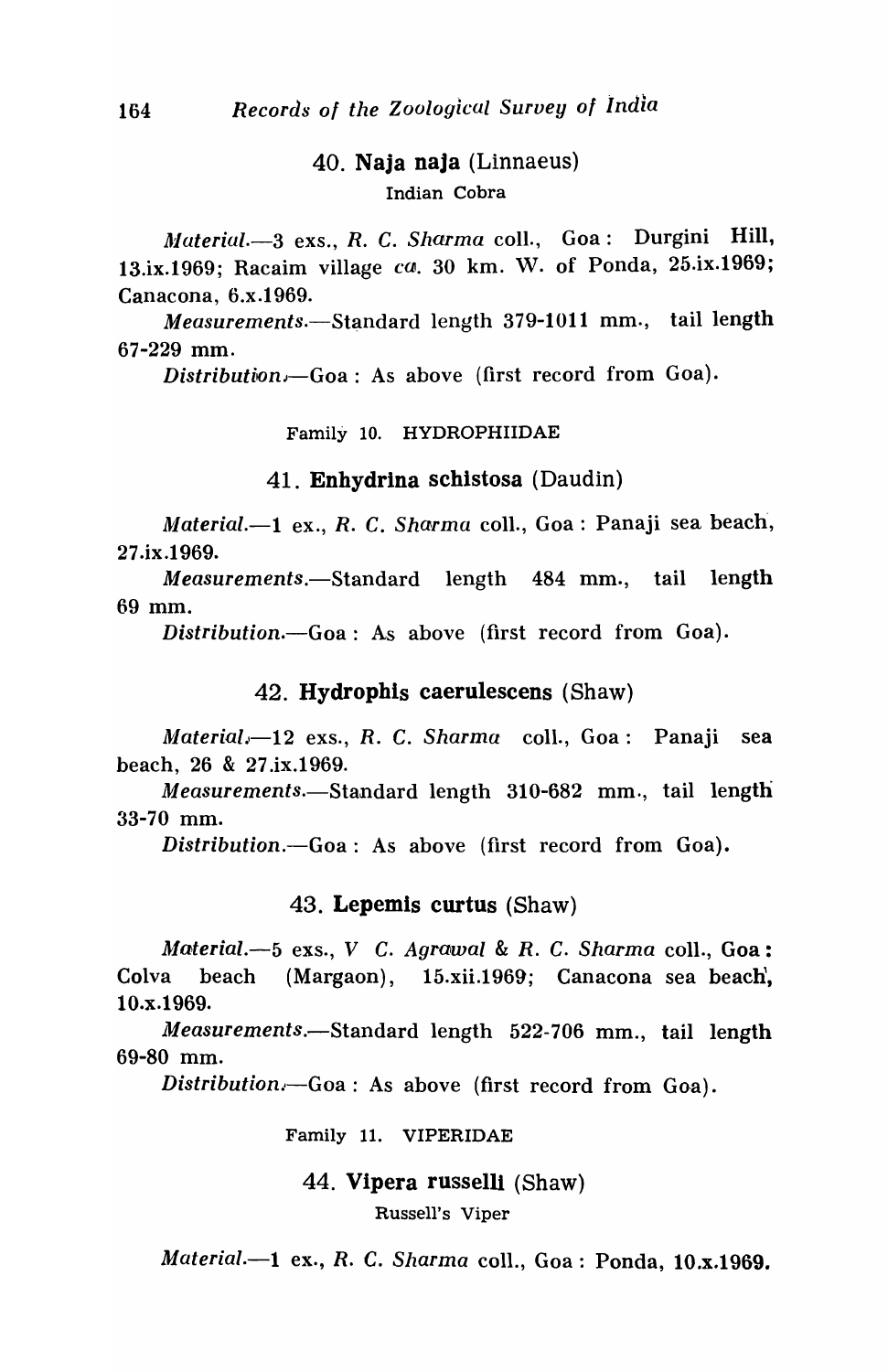*Measurements.-Standard* length 706 mm., tail length 128 mm.

*Distribution.*-Goa: As above (first record from Goa).

*Remarks.*-This species being recorded for the first time from Assam (Golpara), Mysore (Bangalore) and Uttar Pradesh (Nishangarh). The species was stated to be absent from these localities by Smith (1935).

#### 45. Echis carinatus (Schneider)

Saw-scaled Viper or Phoorsa

*Material.-40* exs., V.·C. *Agrawal* & R. C. *Sharma* colI., Goa: Near Arvalim water falls (near Valpoi), 12.i.1969; Nayavada village, 12.ix.1969; Near Valus River (Valpoi), 17.ix.1969; Asavana village (Valpoi), 18.ix.1969; Dhavan village, 22.ix.1969; Ponda., 29.ix.1969 and 1.x.1969; Canacona, 7-9.x.1969; Rubber plantation Canacona, 10.x.1969.

*Measurements.-Standard* length 152-324 mm., tail length 12-32 mm.

*Distribution.*-Goa: A<sub>s</sub> above (first record from Goa).

### 46. Trimeresurus gramineus (Shaw)

Bamboo pit Viper

*Material.-1* ex., *R.* C. *Sharma* colI., Goa: Nayavada' village, (near Molem), 12.ix.1969.

*Measurements.-Standard* length 496 mm., tail length 99 mm.

*Distribution*—Goa: As above (first record from Goa).

#### SUMMARY

1. This is the first comprehensive account of the reptile fauna of Goa, and is based on the considerable collectioqs made by field parties of the Zoological Survey of India during the years 1966-1969.

2. A total of 46 species belonging to 33 genera of 13 families are recorded here. Two species of the Order Testudines, and 44 of the order Squamata, thus 16 of Suborder Sauria (5 Gekkonidae, 3 Agamidae, 6 Scincidae, 1 Lacertidae, 1 Varanidae) and 28 of Suborder Serpentes (2 Typhlopidae, 2 Boidae, 16 Colubridae, 2 Elapidae~ 3 Hydrophiidae, 3 Viperidae).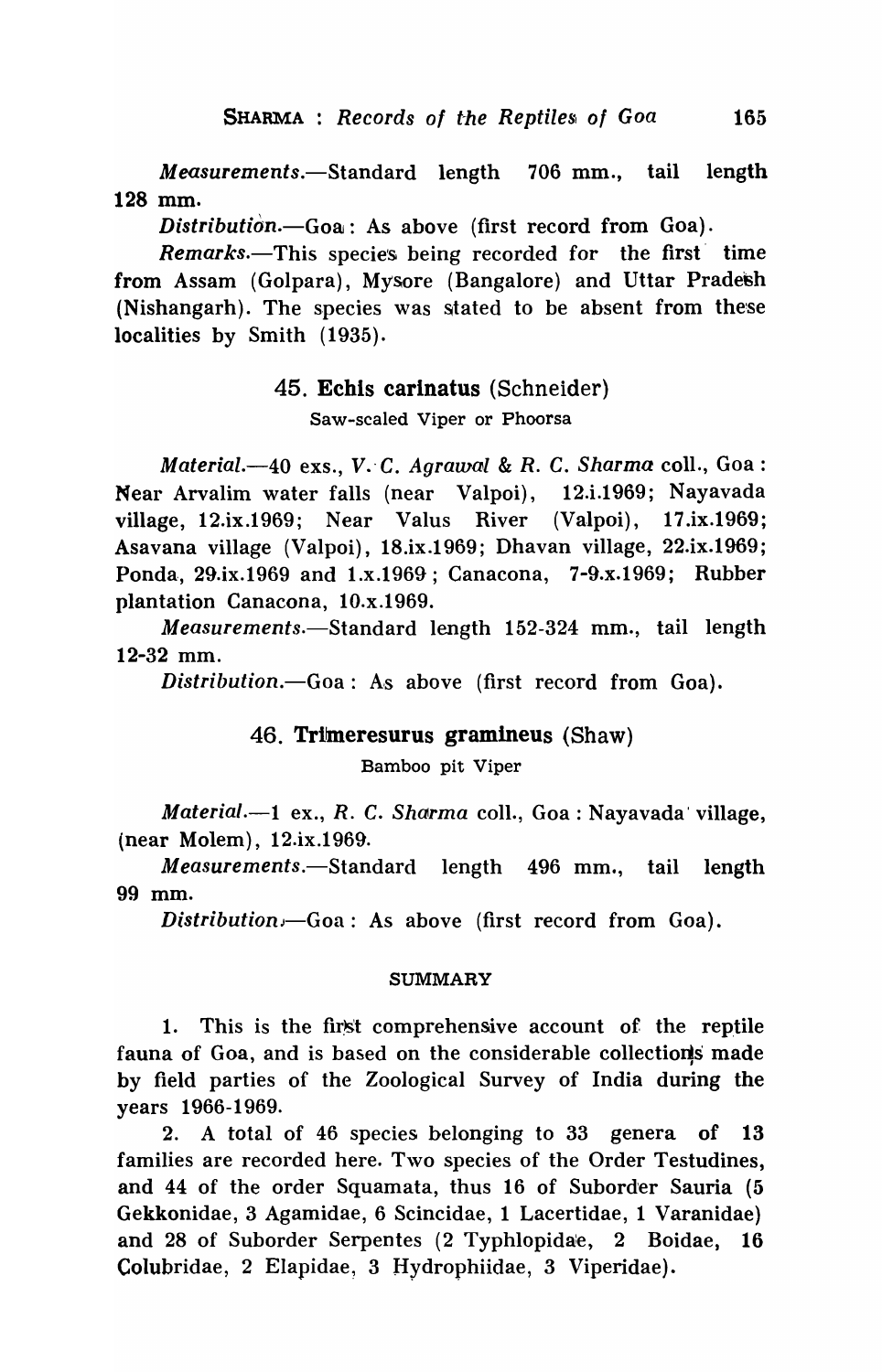3. Two species of lizards, namely, *Cnemaspis goaensis* and *Riopa gogensis* are described as new to the science.

4. 'Validity of *Mabuya allapallensis* Schmidt, 1926 has been established. It is shown that *Mabuya macularia* (Blyth) and *Mabuya allapallensis* Schmidt are not conspecific.

5. The following species are recorded for the first time from Goa.

Order TESTUDINES: *Lissemys punctata granosp.*  (Schoepff) .

Order SQUAMATA

Suborder Sauria : *Gymnodactylus albofasciatus* BouIeng~ *Hemidactylus broo'ki* Gray, *Hemidactylus prashadi* Smith, *HemidactyLus frenatus* Schlegel, *Calotes versicolor* (Daudin) *Calotes rouxi* Dumeril & Bibron, *Mabuya macularia* (Blyth), *Mabuya allapallensis* Schmidt, *Riopa punctata* (Gmelin), *Riopa guentheri* (Peters), *Ophisops beddomei* (Jerdon).

Suborder Serpentes : Typhlops braminus *(Daudin)*, Typhlops *ocutus* (Dumeril & Bibron), *Python moLurus* (Linnaeus), *Eryx conicus* (Schneider), *Elaphe helena* (Daudin), *Ptyas mucosus* (Linnaeus), *Oligodon taeniolatus* (Jerdon), *Ahaetulla ahaetulla*  (Linnaeus), *Ahaetulla grandoculis* (Boulenger), *Chrysopelia orna1ta* (Shaw), *Lycodon aulicus* (Linnaeus), *Natrix piscator*  (Schneider), *Natrix stolata* (Linnaeus), *Natrix beddomei*  (Giinther), *klacropisthodon pLumbicolor* (Cantor), *Boiga trigonata* (Schneider), *Dryophis nasutus.* (Lacepede), *Dryophis pull,erulentus* Dumeril & *Bibron, Bungarus caeruleus* (Schneider), *Naja naJa* (Linnaeus), *Enhydrina schtS1tosa* (Daudin), *Hydrophis caerulescens* (Shaw), *Lepemis curtus* (Shaw), *Vipera russelli* (Shaw), *Echis Qarinatus* (Schneider) and *Trimeresurus gramineus*  (Shaw).

#### REFERENCES

.ANDERSON, J. 1871. On some Indian Reptiles. Proc. zool. Soc.*1* London, 11: 149-210.

- BOULENGER, G. A. 1890. The Fauna oj British India including Ceylon and Burma. Reptilia and Batrachia. London. 541 pp., text figs.
- CONSTABLE, J. D. 1949. Reptiles from the Indian Peninsula in the Museum of comparative zoology. Bull. mus. comp. Zool.,  $103$ : 59-160.

GHARPUREY, K. G. 1954. The snakes oj India and Pakistan. 4th ed. Bombay, Popular book depot. (1962 ed., 156 pp.).